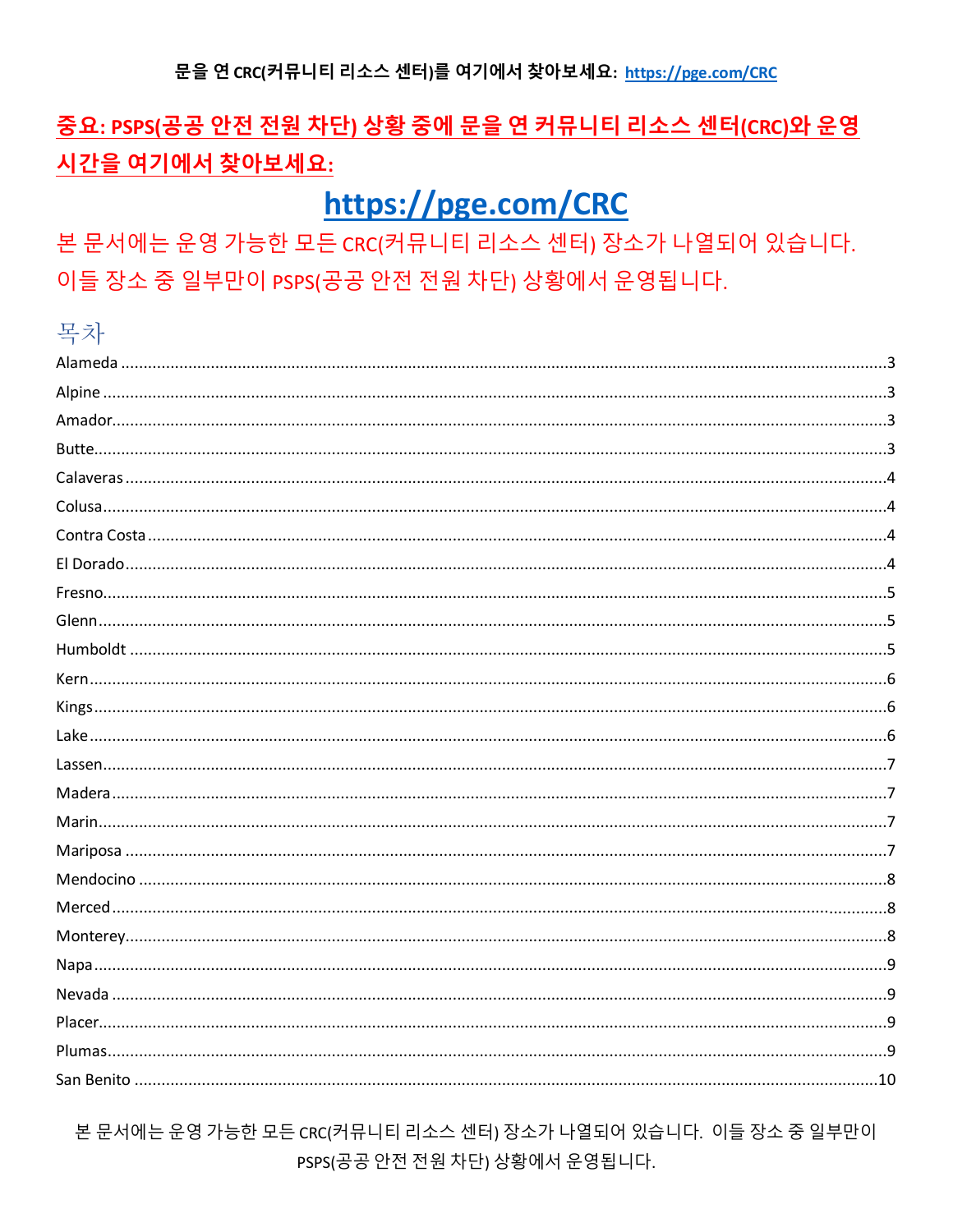| ┃ 실내/야외 범주 |                                       |
|------------|---------------------------------------|
| 실내         | 주민센터 또는 도서관과 같은 벽돌 및 모르타르 건물          |
| 야오         | 주차장에 임시 설치                            |
| 상관성        | 지역사회의 필요와 편의에 따라 실내 또는 야외 장소일 수 있습니다. |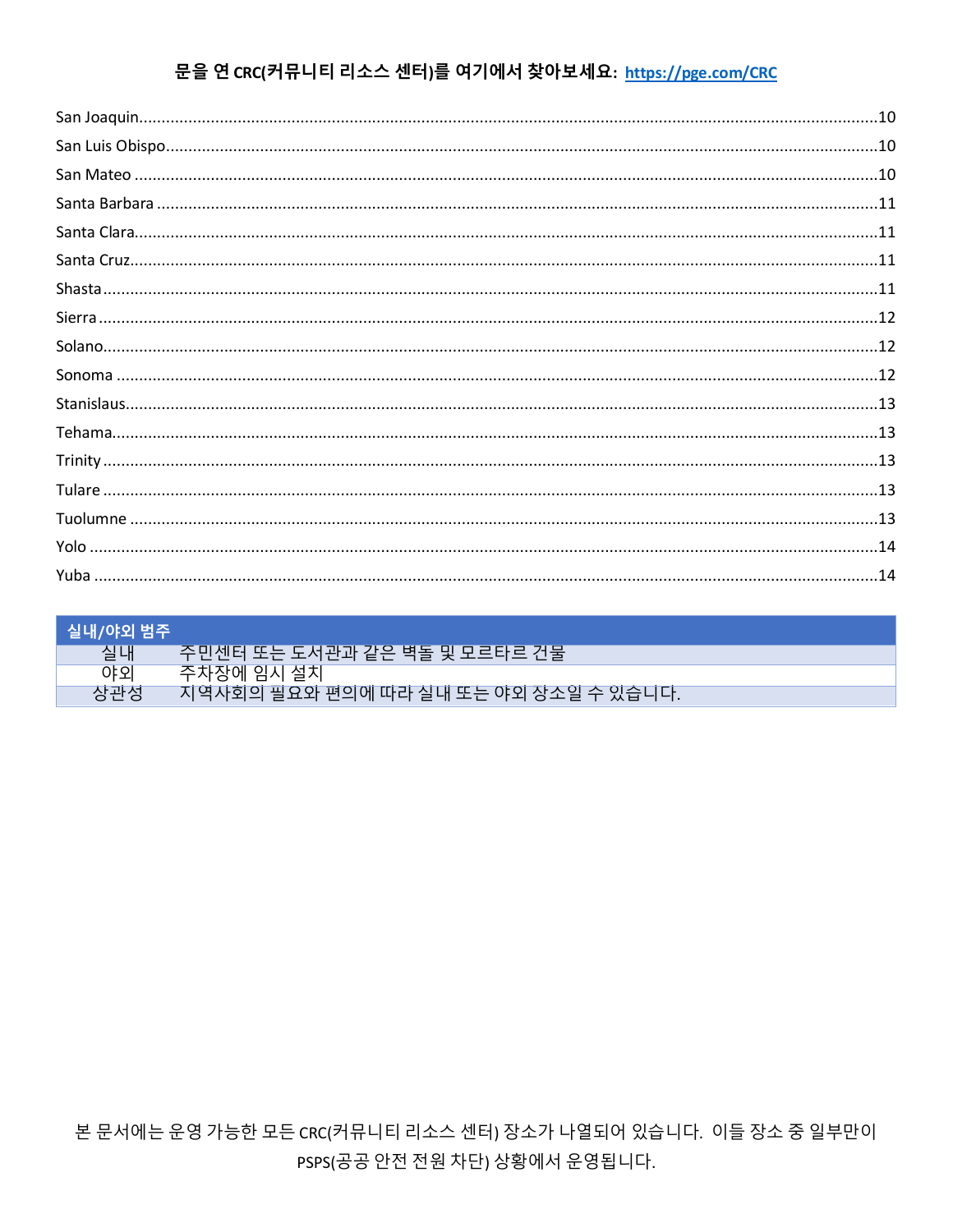### <span id="page-2-0"></span>Alameda

| <b>CITY</b>     | <b>SITE NAME</b>                 | <b>ADDRESS</b>             | <b>ZIP CODE</b> | 실내/야외 |
|-----------------|----------------------------------|----------------------------|-----------------|-------|
| <b>Berkeley</b> | <b>UC Berkeley</b>               | 1 Tanglewood Rd            | 94705           | 야외    |
| Castro Valley   | Castro Valley Library            | 3600 Norbridge Ave         | 94546           | 실내    |
| <b>Dublin</b>   | <b>Shannon Community Center</b>  | 11600 Shannon Ave          | 94568           | 야외    |
| Fremont         | <b>Central Park</b>              | Stevenson Blyd             | 94538           | 야외    |
| Fremont         | Costco Wholesale Fremont         | 43621 Pacific Commons Blvd | 94538           | 야외    |
| Livermore       | Costco Wholesale Livermore       | 2800 Independence Dr       | 94551           | 야외    |
| Oakland         | Acts Full Gospel Church          | 1034 66th Ave              | 94621           | 야외    |
| Oakland         | <b>Merritt College</b>           | 12500 Campus Dr            | 94619           | 야외    |
| Oakland         | <b>Mills College</b>             | 5000 MacArthur Blyd        | 94613           | 야외    |
| Pleasanton      | St. Elizabeth Seton Church       | 4005 Stoneridge Drive      | 94588           | 야외    |
| San Leandro     | Formosan United Methodist Church | 788 Lewelling Blvd         | 94579           | 야외    |
| San Leandro     | San Leandro Main Library         | 300 Estudillo Ave          | 94577           | 실내    |

### <span id="page-2-1"></span>Alpine

| <b>CITY</b> | <b>SITE NAME</b>                  | <b>ADDRESS</b>     | <b>ZIP CODE</b> | <b>'실내/야외</b> |
|-------------|-----------------------------------|--------------------|-----------------|---------------|
| Bear Valley | Bear Valley Transportation Center | 132 Bear Valley Rd | 95223           | 야외            |

#### <span id="page-2-2"></span>Amador

| <b>CITY</b>         | <b>SITE NAME</b>                                           | <b>ADDRESS</b>           | <b>ZIP CODE</b> | 실내/야외 |
|---------------------|------------------------------------------------------------|--------------------------|-----------------|-------|
| lone                | Ione Junior High School                                    | 450 S Mill St            | 95640           | 야외    |
| Jackson             | Jackson Civic Center                                       | 33 Broadway              | 95642           | 실내    |
| Jackson             | St. Katharine Drexel Parish                                | 11361 Prospect Dr        | 95642           | 야외    |
| Pine Grove          | Volcano Ridge Plaza Parking Lot (Flooring<br>Store/Church) | 19999 CA-88              | 95665           | 야외    |
| Pioneer             | Faith Lutheran Church Amador                               | 22601 CA-88              | 95666           | 야외    |
| Pioneer             | Mace Meadows - The Mountain Grille                         | 26510 Fairway Dr         | 95666           | 실내    |
| Plymouth            | <b>Amador County Fairgrounds</b>                           | 18621 Sherwood St        | 95669           | 야외    |
| Plymouth            | Plymouth Elementary School                                 | 18601 Sherwood St        | 95669           | 실내    |
| <b>Sutter Creek</b> | American Legion                                            | 11350 American Legion Dr | 95685           | 실내    |
| <b>Sutter Creek</b> | <b>Gold Country Lanes</b>                                  | 81 Ridge Rd              | 95685           | 야외    |

#### <span id="page-2-3"></span>Butte

| <b>CITY</b>        | <b>SITE NAME</b>                    | <b>ADDRESS</b>          | <b>ZIP CODE</b> | 실내/야외 |
|--------------------|-------------------------------------|-------------------------|-----------------|-------|
| Bangor             | <b>Bangor Community Center</b>      | 7500 Oro Bangor Highway | 95914           | 실내    |
| Bangor             | <b>Bangor Post Office</b>           | 5673 La Porte Rd        | 95914           | 야외    |
| <b>Berry Creek</b> | Berry Creek Elementary              | 286 Rockerfeller Rd     | 95916           | 야외    |
| Chico              | Pleasant Valley Baptist Church      | 13539 Garner Ln         | 95973           | 실내    |
| Forest Ranch       | American Veterans Store             | 15474 Forest Ranch Way  | 95942           | 야외    |
| Forest Ranch       | Forest Ranch Baptist Church         | 4967 Schott Road        | 95942           | 실내    |
| Magalia            | Magalia Pines Baptist Church        | 14098 Skyway Rd         | 95954           | 상관성   |
| Magalia            | <b>Strip Mall</b>                   | 14144 Lakeridge Court   | 95954           | 야외    |
| Oroville           | <b>Bird Street School</b>           | 1421 Bird St            | 95965           | 야외    |
| Oroville           | Southside Oroville Community Center | 2959 Lower Wyandotte Rd | 95966           | 실내    |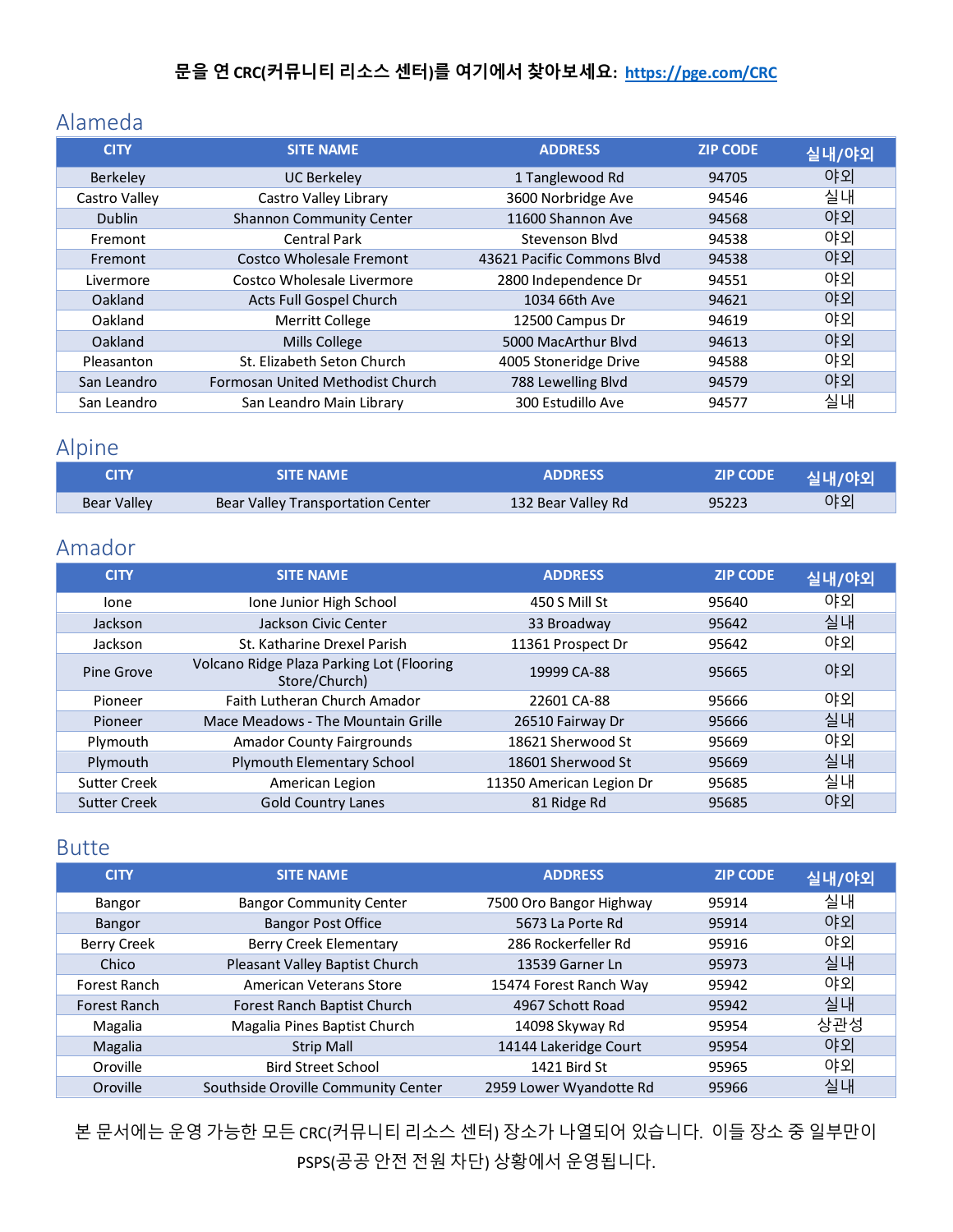| Paradise | Lutheran Church                                                 | 780 Luther Dr | 95969 | 야외 |
|----------|-----------------------------------------------------------------|---------------|-------|----|
| Paradise | Paradise Parks and Recreation Center (aka<br>Terry Ashe Center) | 6626 Skyway   | 95969 | 실내 |

### <span id="page-3-0"></span>**Calaveras**

| <b>CITY</b>           | <b>SITE NAME</b>                                | <b>ADDRESS</b>            | <b>ZIP CODE</b> | 실내/야외 |
|-----------------------|-------------------------------------------------|---------------------------|-----------------|-------|
| Angels Camp           | Utica Park                                      | 1075 Utica Lane           | 95222           | 야외    |
| Arnold                | Chapel in the Pines                             | 2286 Cedar Ln             | 95223           | 야외    |
| Mountain Ranch        | Mountain Ranch Youth Alliance                   | 7869 Whiskey Slide Rd     | 95246           | 실내    |
| <b>Mountain Ranch</b> | Sender's Market Inc                             | 8111 Garabaldi St         | 95246           | 야외    |
| Murphys               | <b>First Congregational Church</b>              | 509 North Algiers St      | 95247           | 야외    |
| Murphys               | Murphys Fire Department                         | 58 Jones St               | 95247           | 실내    |
| San Andreas           | Saint Matthew's Episcopal Church                | 414 Oak St                | 95249           | 야외    |
| San Andreas           | San Andreas Main Library (Chesbourough<br>Room) | 1299 Gold Hunter Rd #9738 | 95249           | 실내    |
| <b>Valley Springs</b> | <b>Calaveras County Consolidated Fire</b>       | 6501 Jenny Lind Road      | 95252           | 실내    |
| <b>West Point</b>     | Lions West Community Center                     | 22283 CA-26               | 95255           | 실내    |
| <b>West Point</b>     | Veterans of Foreign Wars post 3322              | 202 Spink Rd              | 95255           | 야외    |

# <span id="page-3-1"></span>Colusa

| <b>CITY</b> | <b>SITE NAME</b>                     | <b>ADDRESS</b>           | <b>ZIP CODE</b> | 실내/야외 |
|-------------|--------------------------------------|--------------------------|-----------------|-------|
| Colusa      | Colusa Assembly of God               | 1747 State Hwy 20        | 95932           | 야외    |
| Colusa      | Veteran's Memorial Center Hall (VFW) | 108 E Main St            | 95932           | 실내    |
| Grimes      | Grand Island Elementary School       | 551 W Leven St           | 95950           | 야외    |
| Stonyford   | Indian Valley Elementary School      | 5180 Lodoga Stonyford Rd | 95979           | 야외    |
| Stonyford   | Stonyford Community Center/Hall      | 229 Market St            | 95979           | 실내    |
| Williams    | Granzella's Inn                      | 391 6th St               | 95987           | 야외    |

#### <span id="page-3-2"></span>Contra Costa

| <b>CITY</b>         | <b>SITE NAME</b>                    | <b>ADDRESS</b>         | <b>ZIP CODE</b> | 실내/야외 |
|---------------------|-------------------------------------|------------------------|-----------------|-------|
| Antioch             | Costco Wholesale Antioch            | 2201 Verne Roberts Cir | 94509           | 야외    |
| Antioch             | Nick Rodriguez Community Center     | 213 F St               | 94509           | 실내    |
| Concord             | Costco Wholesale Concord            | 2400 Monument Blvd     | 94520           | 야외    |
| Concord             | St. Bonaventure Catholic Church     | 5562 Clayton Rd        | 94521           | 야외    |
| Danville            | Costco Wholesale Danville           | 3150 Fostoria Way      | 94526           | 야외    |
| El Cerrito          | Sycamore Congregational Church      | 1111 Navellier St      | 94530           | 야외    |
| Lafayette           | Lafayette Community Center          | 500 St Marys Rd        | 94549           | 실내    |
| Lafayette           | Our Savior's Lutheran Church        | 1035 Carol Ln          | 94549           | 야외    |
| Moraga              | Moraga Valley Presbyterian Church   | 10 Moraga Valley Ln    | 94556           | 야외    |
| Richmond            | Costco Wholesale Richmond           | 4801 Central Ave       | 94804           | 야외    |
| <b>Walnut Creek</b> | Saint Matthew Lutheran Church       | 399 Wiget Ln           | 94598           | 야외    |
| <b>Walnut Creek</b> | <b>Tice Valley Community Center</b> | 2055 Tice Valley Blvd  | 94595           | 실내    |
| <b>Walnut Creek</b> | Walnut Creek Presbyterian Church    | 1801 Lacassie Ave      | 94596           | 야외    |

# <span id="page-3-3"></span>El Dorado

| <b>CITY</b> | <b>SITE NAME</b> | <b>ADDRESS</b>                                                | <b>ZIP CODE</b> | ■ 실내/야외 <sup>\</sup> |
|-------------|------------------|---------------------------------------------------------------|-----------------|----------------------|
|             |                  | 본 문서에는 운영 가능한 모든 CRC(커뮤니티 리소스 센터) 장소가 나열되어 있습니다. 이들 장소 중 일부만이 |                 |                      |
|             |                  | PSPS(공공 안전 전원 차단) 상황에서 운영됩니다.                                 |                 |                      |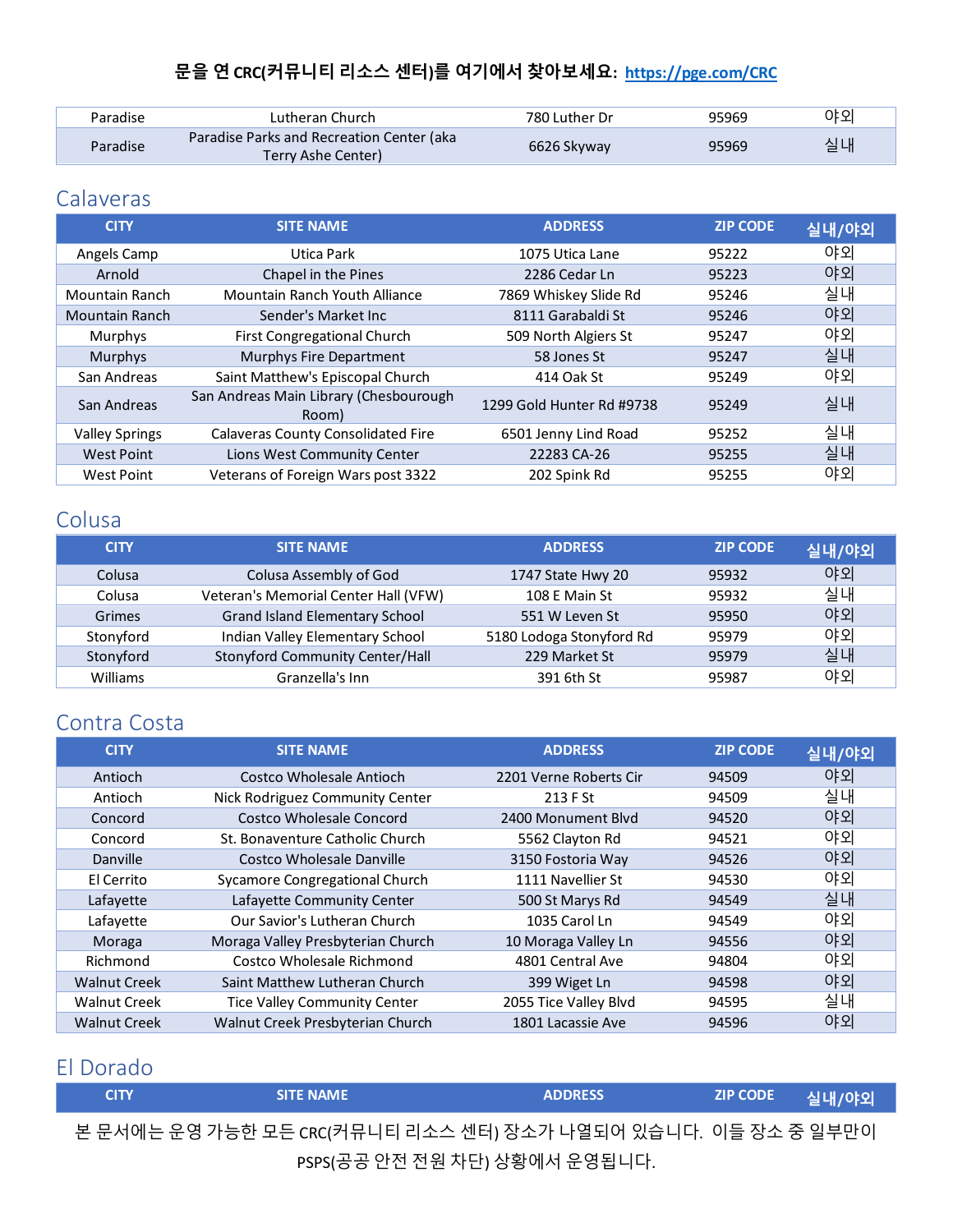| Cameron Park         | <b>Cameron Park Community Center</b>                      | 2502 Country Club Dr                                        | 95682 | 실내  |
|----------------------|-----------------------------------------------------------|-------------------------------------------------------------|-------|-----|
| Cameron Park         | Faith Episcopal Church                                    | 2200 Country Club Dr                                        | 95682 | 야외  |
| Cameron Park         | <b>Foothills Church</b>                                   | 2380 Merrychase Dr                                          | 95682 | 야외  |
| <b>Cameron Park</b>  | Pizza Factory                                             | 3421 Coach Ln                                               | 95682 | 야외  |
| Cool                 | Cool Shopping Center                                      | 5020 Ellinghouse Dr                                         | 95614 | 야외  |
| El Dorado Hills      | El Dorado Hills Community Center, the<br><b>Pavillion</b> | 1021 Harvard Way                                            | 95762 | 실내  |
| El Dorado Hills      | Rolling Hills Christian Church                            | 800 White Rock Road                                         | 95762 | 야외  |
| El Dorado Hills      | Vintage Grace Church                                      | 931 Lassen Ln                                               | 95762 | 야외  |
| Georgetown           | <b>Buffalo Hill Center</b>                                | 6023 Front Street, 6049 Front<br>Street, 6065 State Hwy 193 | 95634 | 야외  |
| Placerville          | El Dorado County Fair & Event Center                      | 100 Placerville Dr                                          | 95667 | 상관성 |
| Placerville          | Placerville Library                                       | 345 Fair Ln                                                 | 95667 | 야외  |
| Placerville          | Pleasant Valley Community Hall                            | 4765 Pleasant Valley Grange Rd                              | 95667 | 실내  |
| <b>Pollock Pines</b> | <b>Knotty Pine Lanes</b>                                  | 2667 Sanders Dr #1                                          | 95726 | 야외  |
| <b>Pollock Pines</b> | <b>Pollock Pines Community Center</b>                     | 2675 Sanders Dr                                             | 95726 | 실내  |
| Somerset             | Pioneer Park                                              | 6740 Fairplay Rd                                            | 95684 | 상관성 |
|                      |                                                           |                                                             |       |     |

#### <span id="page-4-0"></span>Fresno

| <b>CITY</b>      | <b>SITE NAME</b>             | <b>ADDRESS</b>              | <b>ZIP CODE</b> | 실내/야외 |
|------------------|------------------------------|-----------------------------|-----------------|-------|
| Auberry          | Auberry Community Church     | 33896 Powerhouse Rd         | 93602           | 야외    |
| Auberry          | Auberry Library              | 33049 Auberry Rd            | 93602           | 실내    |
| Coalinga         | SaveCo Wholesale Parking Lot | 25 W Polk Street            | 93210           | 야외    |
| Dunlap           | Twin Valleys Restaurant      | 39316 Dunlap Rd             | 93621           | 야외    |
| Dunlap Area      | Bear Mountain Branch Library | 30733 E Kings Canyon Rd     | 93675           | 실내    |
| Orange Cove      | Anchor Plaza Shopping Center | 745 Anchor Ave              | 93646           | 야외    |
| Prather          | <b>ACE Hardware</b>          | 29181 Auberry Rd            | 93651           | 야외    |
| <b>Tollhouse</b> | Sierra Elementary            | Tollhouse Road and Lodge Rd | 93667           | 야외    |
| <b>Tollhouse</b> | Sierra Oaks Senior Center    | 33276 Lodge Rd              | 93667           | 실내    |

#### <span id="page-4-1"></span>Glenn

| <b>CITY</b>   | <b>SITE NAME</b>                    | <b>ADDRESS</b>    | <b>ZIP CODE</b> | 실내/야외 |
|---------------|-------------------------------------|-------------------|-----------------|-------|
| Elk Creek     | Elk Creek Junior Senior High School | 3430 Co Rd 309    | 95939           | 야외    |
| Hamilton City | Hamilton High School                | 620 Canal St      | 95951           | 야외    |
| Orland        | <b>Orland Shopping Center</b>       | 1016 South St     | 95963           | 야외    |
| Orland        | Subway Restaurant                   | 839 Newville Road | 95963           | 야외    |
| Willows       | Open Gate Christian Fellowship      | 950 W Laurel St   | 95988           | 야외    |

#### <span id="page-4-2"></span>Humboldt

| <b>SITE NAME</b>                    | <b>ADDRESS</b>        | <b>ZIP CODE</b> | 실내/야외 |
|-------------------------------------|-----------------------|-----------------|-------|
| <b>Arcata Community Center</b>      | 321 Dr M.L.K. Jr Pkwy | 95521           | 상관성   |
| <b>Trinity Baptist Church</b>       | 2450 Alliance Rd      | 95521           | 야외    |
| <b>Blue Lake Roller Rink</b>        | 312 S Railroad Ave    | 95525           | 실내    |
| <b>Bridgeville Community Center</b> | 38717 Kneeland Rd     | 95526           | 야외    |
| Costco Wholesale Eureka             | 1006 W Wabash Ave     | 95501           | 야외    |
| Humboldt County Library             | 1313 3rd St           | 95501           | 야외    |
| Ferndale Community Center           | 100 Berding           | 95536           | 야외    |
|                                     |                       |                 |       |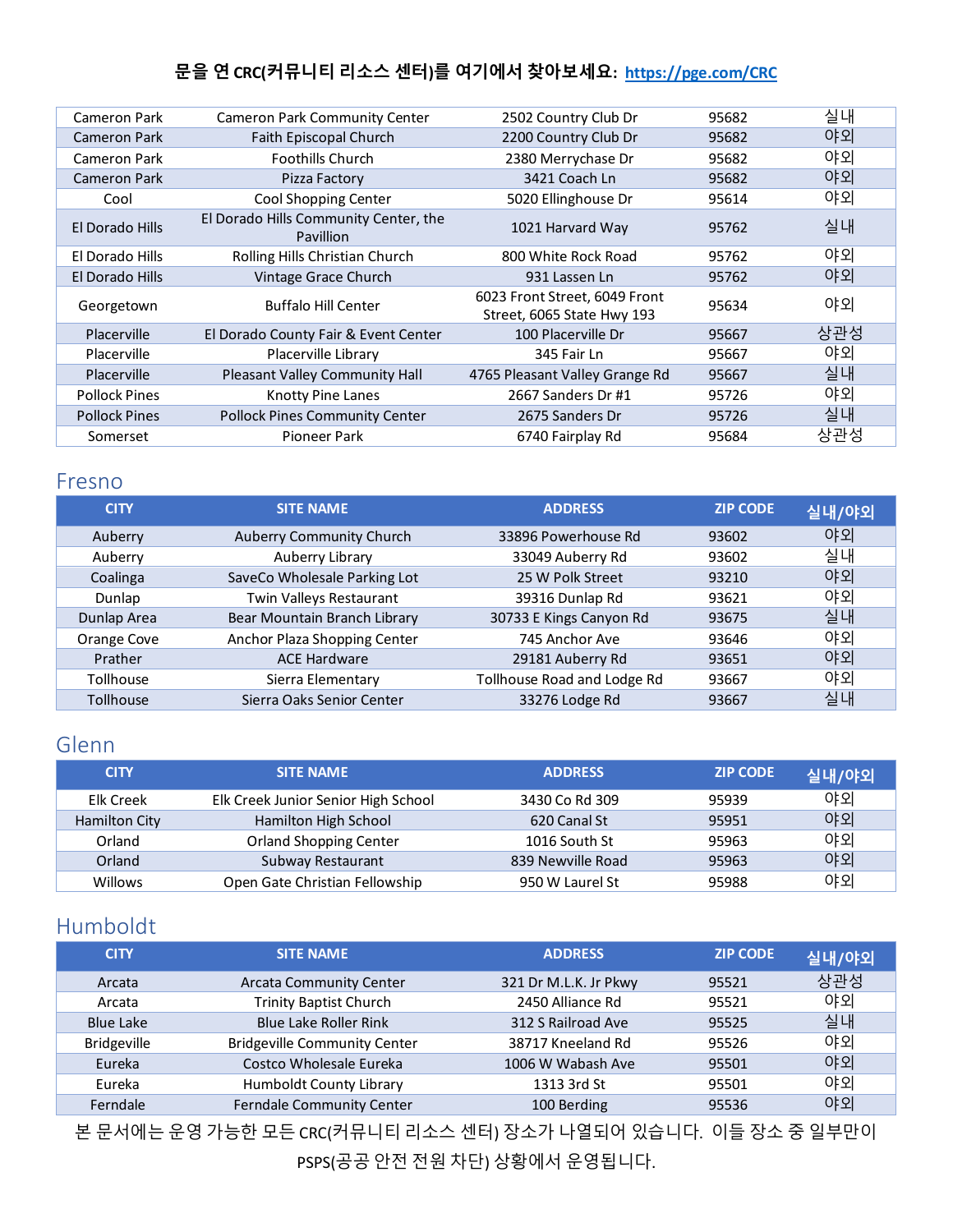| Fortuna             | Firemen's Pavilion                                         | 9 Park St                   | 95540 | 실내 |
|---------------------|------------------------------------------------------------|-----------------------------|-------|----|
| Hoopa               | Hoopa Neighborhood Facilities and Tribal<br><b>Offices</b> | 11860 CA-96                 | 95546 | 야외 |
| Hydesville          | Hydesville Community Church                                | 3296 CA-36                  | 95547 | 야외 |
| Redway              | First Baptist Church                                       | 1055 Redway Dr              | 95560 | 야외 |
| Weitchpec           | <b>Yurok Tribal Office</b>                                 | 90 State Route 96           | 95546 | 야외 |
| <b>Willow Creek</b> | Big Rock Day Use Area                                      | 2383-2405 Trinity River Hwy | 95573 | 야외 |

#### <span id="page-5-0"></span>Kern

| <b>CITY</b>        | <b>SITE NAME</b>                                | <b>ADDRESS</b>       | <b>ZIP CODE</b> | 실내/야외 |
|--------------------|-------------------------------------------------|----------------------|-----------------|-------|
| Arvin              | Arvin Veterans Hall Campus - Dining Hall        | 414 4th Ave          | 93203           | 실내    |
| <b>Bakersfield</b> | <b>Buck Owens Crystal Palace</b>                | 2800 Buck Owens Blyd | 93308           | 야외    |
| Bakersfield        | Lifehouse Church                                | 3311 Manor St        | 93308           | 야외    |
| Lamont             | David Head Community Center                     | 10300 San Diego St   | 93241           | 실내    |
| Lebec              | El Tejon Unified School District                | 4337 Lebec Rd        | 93243           | 실내    |
| Lebec              | Lebec Post Office                               | 2132 Lebec Road      | 93243           | 야외    |
| Taft               | Pilot Plaza                                     | 301 Gardner Field Rd | 93268           | 야외    |
| Taft               | West Side Recreation & Park Community<br>Center | 500 Cascade Pl       | 93268           | 상관성   |

### <span id="page-5-1"></span>Kings

| <b>CITY</b> | <b>SITE NAME</b>                          | <b>ADDRESS</b> | <b>ZIP CODE</b> | 실내/야외 |
|-------------|-------------------------------------------|----------------|-----------------|-------|
| Avenal      | Veteran's Hall                            | 108 W Kings St | 93212           | 야외    |
| Corcoran    | Recreation Association of Corcoran (YMCA) | 900 Dairy Ave  | 93212           | 야외    |
| Lemoore     | South Valley Community Church             | 1050 W Bush St | 93245           | 야외    |

#### <span id="page-5-2"></span>Lake

| <b>CITY</b>           | <b>SITE NAME</b>                                                               | <b>ADDRESS</b>            | <b>ZIP CODE</b> | 실내/야외 |
|-----------------------|--------------------------------------------------------------------------------|---------------------------|-----------------|-------|
| Clearlake             | <b>Clearlake Senior Community Center</b>                                       | 3245 Bowers Ave           | 95422           | 상관성   |
| Clearlake             | <b>Masonic Hall</b>                                                            | 7100 S Center Dr          | 95422           | 야외    |
| <b>Clearlake Oaks</b> | Live Oaks Senior Center                                                        | 12502 Foothill Blvd       | 95423           | 야외    |
| Cobb                  | Meadow Springs Shopping Center                                                 | 16295 STATE HIGHWAY 175   | 95461           | 야외    |
| Cobb                  | Mountain Lion's Club (also known as Little<br>Red Schoolhouse)                 | 15780 Bottlerock Rd       | 95426           | 실내    |
| Kelseyville           | Grace Church of Kelseyville                                                    | 6716 Live Oak Dr          | 95451           | 야외    |
| Kelseyville           | Scotts Valley Band of Pomo Indians Red Hills<br>Property                       | 7130 Red Hills Rd         | 95451           | 야외    |
| Lakeport              | Big Valley Rancheria's Gym - Big Valley<br><b>Recreation Center</b>            | 1002 Osprey Ct            | 95453           | 실내    |
| Lakeport              | Konocti Vista Casino                                                           | 2755 Mission Rancheria Rd | 95453           | 야외    |
| Lakeport              | Lakeport Fire District Station 52                                              | 3600 Hill Rd E            | 95453           | 야외    |
| Lucerne               | New Paradigm College                                                           | 3700 Country Club Dr      | 95458           | 야외    |
| Middletown            | Twin Pine Casino and Hotel                                                     | 22223 CA-29               | 95461           | 실내    |
| <b>Nice</b>           | Nice Strip Mall                                                                | 3534 State Highway 20     | 95464           | 야외    |
| Nice                  | Robinson Rancheria Resort & Casino-<br>Robinson Rancheria Band of Pomo Indians | 1545 State Hwy 20         | 95464           | 실내    |
| <b>Upper Lake</b>     | Mar-Vals Sentry Food Store                                                     | 2265 State Hwy 20         | 95485           | 야외    |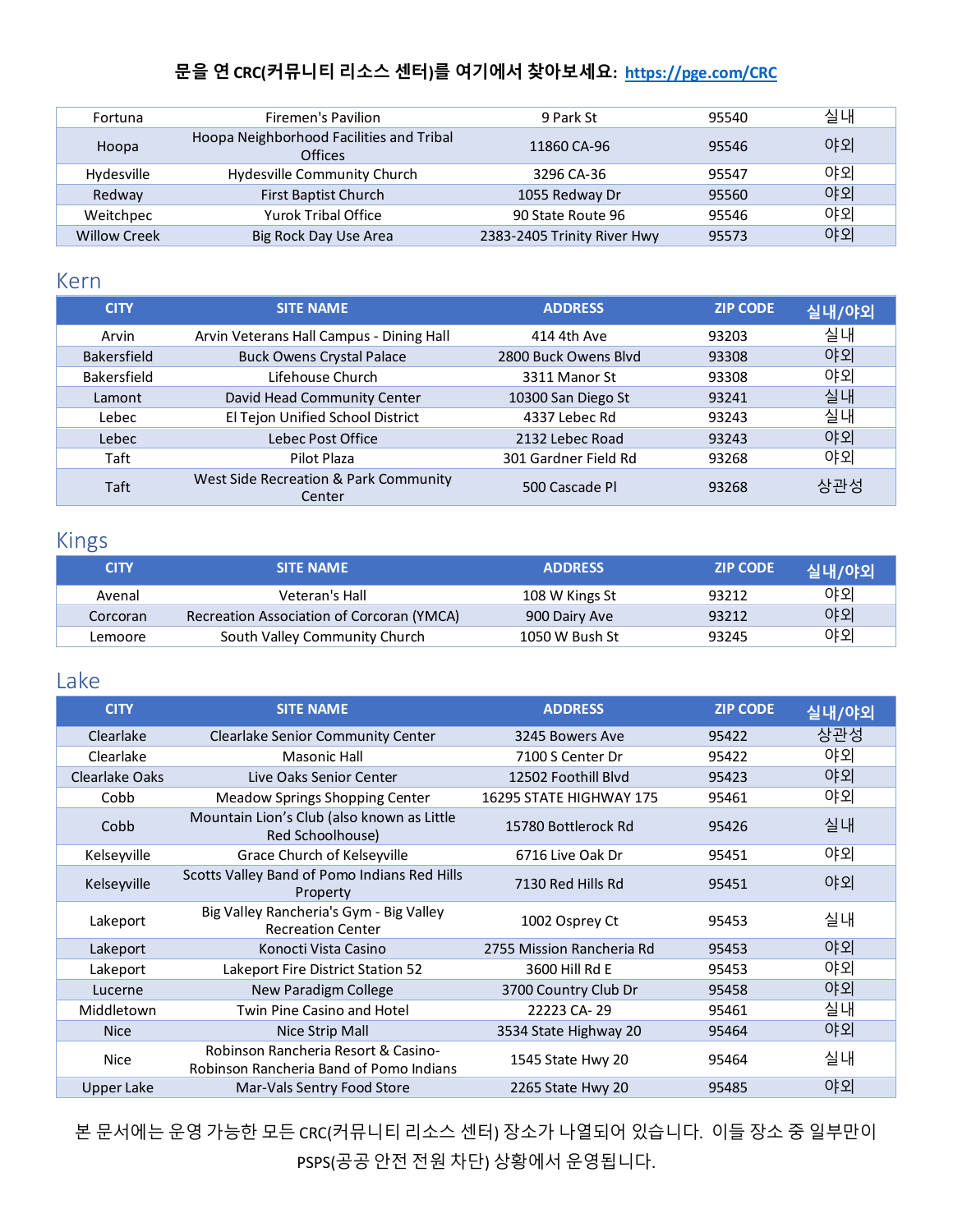| _akr | hool<br>Middle<br>ake | ne Ro<br>$^{\prime\prime}$ | ءα1.<br>-- | JE QI |
|------|-----------------------|----------------------------|------------|-------|
|      |                       |                            |            |       |

#### <span id="page-6-0"></span>Lassen

| <b>CITY</b>   | <b>SITE NAME</b>                                          | <b>ADDRESS</b>  | <b>ZIP CODE</b> | 실내/야외 |
|---------------|-----------------------------------------------------------|-----------------|-----------------|-------|
| <b>Bieber</b> | Big Valley High School                                    | 400 Bridge St   | 96009           | 야외    |
| Clear Creek   | The Church of Jesus Christ of Latter-day<br><b>Saints</b> | 3384 CA-147     | 96137           | 야외    |
| Janesville    | Janesville Elementary School                              | 464-555 Main St | 96114           | 야외    |
| Westwood      | Fletcher Walker Elementary School                         | 511 Delwood St  | 96137           | 야외    |

#### <span id="page-6-1"></span>Madera

| <b>CITY</b>     | <b>SITE NAME</b>                      | <b>ADDRESS</b>        | <b>ZIP CODE</b> | 실내/야외 |
|-----------------|---------------------------------------|-----------------------|-----------------|-------|
| Ahwahnee        | Ahwahnee Hills Regional Park          | 43469 CA-49           | 93601           | 야외    |
| Ahwahnee        | Wasuma Elementary School Gym, "Dome"  | 43109 CA-49           | 93601           | 실내    |
| Coarsegold      | Chukchansi Gold Resort & Casino       | 711 Lucky Ln          | 93614           | 야외    |
| Coarsegold      | Coarsegold Elementary School          | 45426 Rd 415          | 93614           | 실내    |
| North Fork      | North Fork Elementary School          | 33087 Rd 228          | 93643           | 실내    |
| North Fork      | North Fork Rancheria Community Center | 56900 Kunugib Way     | 93643           | 야외    |
| <b>Oakhurst</b> | <b>Oakhurst Community Hall</b>        | 39800 Fresno Flats Rd | 93644           | 실내    |
| Oakhurst        | Sierra Vista Presbyterian Church      | 39696 CA-41           | 93644           | 야외    |
| <b>Oakhurst</b> | Yosemite High School                  | 50200 High School Rd  | 93644           | 실내    |

#### <span id="page-6-2"></span>Marin

| <b>CITY</b>   | <b>SITE NAME</b>                                             | <b>ADDRESS</b>              | <b>ZIP CODE</b> | 실내/야외 |
|---------------|--------------------------------------------------------------|-----------------------------|-----------------|-------|
| Fairfax       | Fairfax Community Church (Sanctuary Room)                    | 2398 Sir Francis Drake Blvd | 94930           | 실내    |
| Marin City    | Marin City Health & Wellness Center                          | 630 Drake Ave               | 94965           | 야외    |
| Marin City    | St. Andrew Presbyterian Church                               | 101 Donahue Street          | 94965           | 실내    |
| Mill Valley   | Old Mill Elementary School                                   | 352 Throckmorton Ave        | 94941           | 야외    |
| Novato        | Hamilton Community Center                                    | 503 South Palm Drive        | 94949           | 실내    |
| <b>Novato</b> | Hamilton Gym                                                 | 115 San Pablo Ave           | 94949           | 야외    |
| Novato        | Presbyterian Church of Novato                                | 710 Wilson Ave              | 94947           | 야외    |
| <b>Novato</b> | Unity In Marin                                               | 600 Palm Dr                 | 94949           | 야외    |
| Olema         | Sacred Heart Church                                          | 10189 CA-1                  | 94950           | 야외    |
|               | Point Reyes Station West Marin Elementary School - Gymnasium | 11550 Shoreline Hwy         | 94956           | 실내    |
| San Anselmo   | Archie Williams High School                                  | 1327 Sir Francis Drake Blyd | 94960           | 야외    |
| San Rafael    | Albert J. Boro Community Center                              | 50 Canal St                 | 94901           | 상관성   |
| San Rafael    | <b>Trinity Community Church</b>                              | 1675 Grand Ave              | 94901           | 야외    |
| Sausalito     | <b>MLK Park</b>                                              | 610 Coloma St               | 94965           | 야외    |
| Stinson Beach | Stinson Beach Library                                        | 15 Calle Del Mar            | 94970           | 야외    |

#### <span id="page-6-3"></span>Mariposa

| <b>CITY</b>     | <b>SITE NAME</b>               | <b>ADDRESS</b>   | <b>ZIP CODE</b> | 실내/야외 |
|-----------------|--------------------------------|------------------|-----------------|-------|
| <b>Bootiack</b> | Mariposa County Unified School | 5171 Silva Rd    | 95338           | 야외    |
| Catheys Valley  | Office Parking Lot             | 4980 Hornitos Rd | 95306           | 야외    |
| Coulterville    | Greeley Elementary School      | 10326 Fiske Rd   | 95311           | 야외    |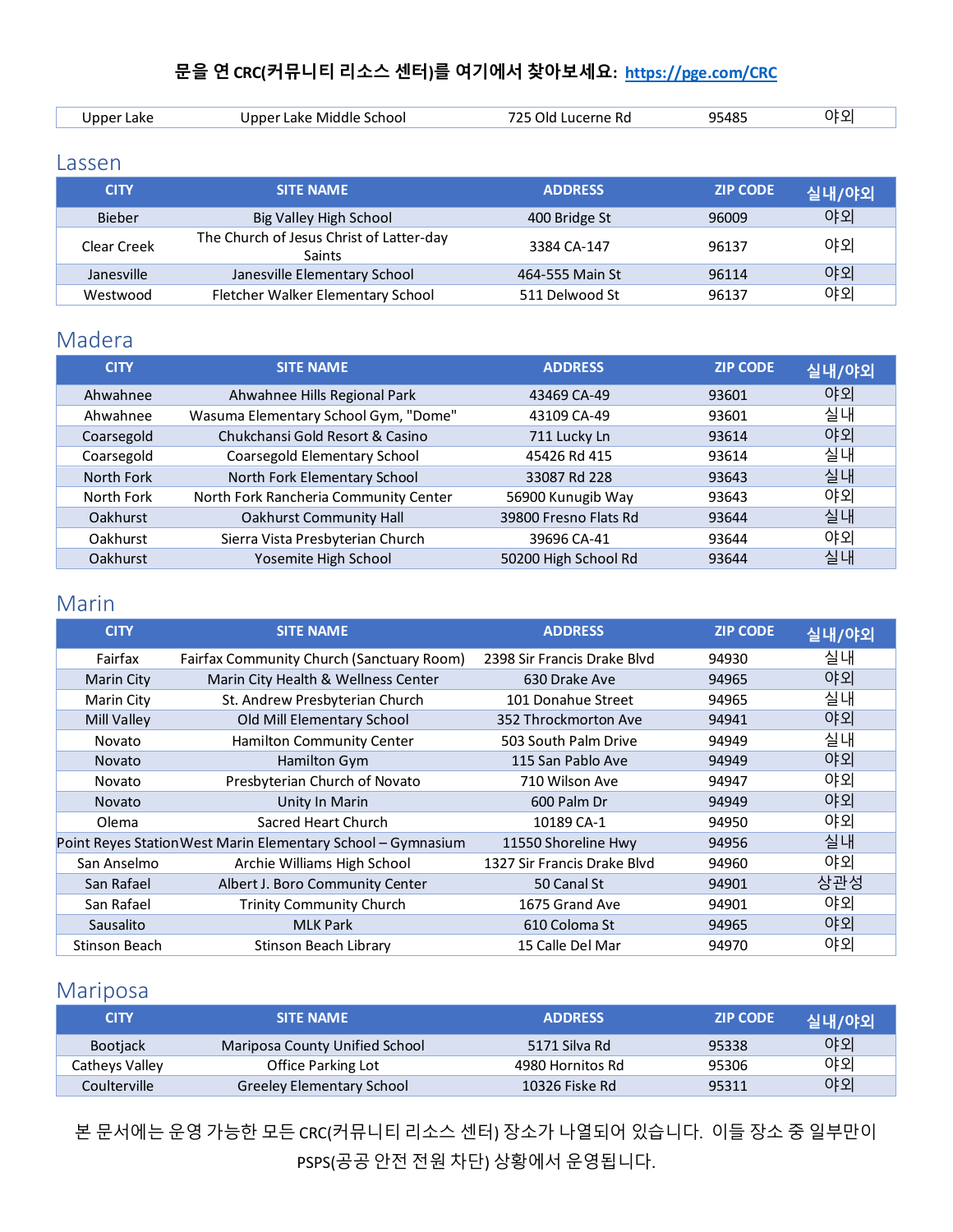| Mariposa          | Golden Agers Senior Center           | 5246 Spriggs Ln | 95338 | 실내 |
|-------------------|--------------------------------------|-----------------|-------|----|
| Mariposa          | Mariposa Elementary School           | 5044 Jones St   | 95338 | 야외 |
| Mariposa/Bootjack | New Life Christian Fellowship Church | 5089 Cole Rd    | 95338 | 실내 |

#### <span id="page-7-0"></span>Mendocino

| <b>CITY</b>          | <b>SITE NAME</b>                                         | <b>ADDRESS</b>          | <b>ZIP CODE</b> | 실내/야외 |
|----------------------|----------------------------------------------------------|-------------------------|-----------------|-------|
| <b>Boonville</b>     | Anderson Valley Brewing Co                               | 17700 Boonville Rd      | 95415           | 야외    |
| Covelo               | Keith's Market IGA                                       | 76201 Covelo Rd         | 95428           | 야외    |
| <b>Fort Bragg</b>    | First Presbyterian Church of Fort Bragg CA               | 367 S Sanderson Way     | 95437           | 야외    |
| Gualala              | Church of Mary Star of the Sea                           | 39141 Church St         | 95445           | 야외    |
| Hopland              | <b>Hopland Elementary School</b>                         | 13710 Mountain House Rd | 95449           | 야외    |
| Hopland              | Sho-ka-wah Casino                                        | 13101 Nokomis Rd        | 95449           | 야외    |
| Laytonville          | Harwood Hall                                             | 44400 Willis Ave        | 95454           | 실내    |
| Point Arena          | Point Arena High School                                  | 270 Lake St             | 95468           | 야외    |
| <b>Potter Valley</b> | Potter Valley Bible Church                               | 10151 Main St           | 95469           | 야외    |
| Redwood Valley       | Coyote Valley Casino                                     | 455 Coyote Valley Blvd  | 95470           | 야외    |
| Redwood Valley       | Redwood Valley Rancheria Learning Center<br>(Building B) | 3250 Road I             | 95470           | 실내    |
| Ukiah                | Ukiah Empty Lot                                          | 1775 N State St         | 95482           | 야외    |
| Willits              | Agape Bible Church                                       | 290 S Lenore Ave        | 95490           | 야외    |
| Willits              | <b>Willits Community Center</b>                          | 111 E Commercial St     | 95490           | 실내    |

#### <span id="page-7-1"></span>Merced

| <b>CITY</b> | <b>SITE NAME</b>                                      | <b>ADDRESS</b>      | <b>ZIP CODE</b> | 실내/야외 |
|-------------|-------------------------------------------------------|---------------------|-----------------|-------|
| Hilmar      | Calvary First Assembly (Hilmar Family<br>Church)      | 19840 Dayton Ave    | 95324           | 야외    |
| Le Grand    | Le Grand High School                                  | 12961 E Le Grand Rd | 95333           | 야외    |
| Merced      | Shepherd of The Valley Evangelical Lutheran<br>Church | 1455 E Yosemite Ave | 95340           | 야외    |

### <span id="page-7-2"></span>Monterey

| <b>CITY</b>       | <b>SITE NAME</b>                                              | <b>ADDRESS</b>          | <b>ZIP CODE</b> | 실내/야외 |
|-------------------|---------------------------------------------------------------|-------------------------|-----------------|-------|
| <b>Big Sur</b>    | Point Sur Naval Facility                                      | Big Sur                 | 93920           | 야외    |
| Carmel            | Carmel Middle School/Carmel Unified School<br><b>District</b> | 4380 Carmel Valley Road | 93923           | 야외    |
| Carmel Valley     | Carmel Valley Community Park                                  | 25 Ford Rd              | 93924           | 야외    |
| Carmel-By-The-Sea | <b>Carmel Parking Lot</b>                                     | 9550 Carmel Valley Rd   | 93923           | 야외    |
| Greenfield        | <b>Patriot Park Community Center</b>                          | 1351 Oak Ave            | 93927           | 야외    |
| King City         | Salinas Valley Fairgrounds                                    | 625 Division St.        | 93930           | 실내    |
| Monterey          | First Presbyterian Church of Monterey                         | 501 El Dorado St        | 93940           | 야외    |
| <b>Salinas</b>    | Costco Wholesale Salinas                                      | 1339 N Davis Rd         | 93907           | 야외    |
| Salinas           | Salinas Elks Lodge No. 614                                    | 614 Airport Blvd        | 93905           | 실내    |
| Sand City         | Costco Wholesale Sand City                                    | 801 Tioga Ave           | 93955           | 야외    |
| Soledad           | Soledad Community Center                                      | 560 Walker Drive        | 93960           | 실내    |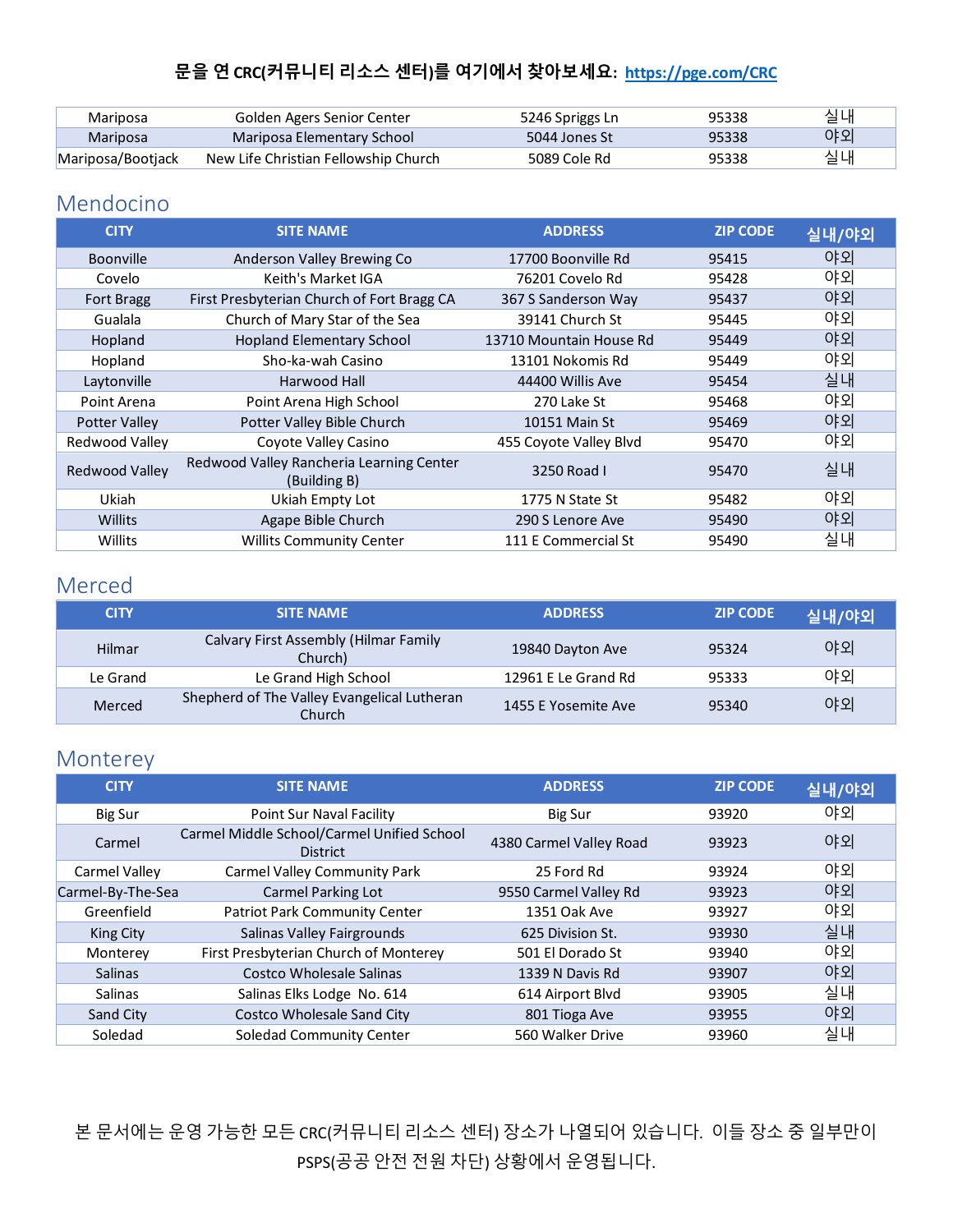# <span id="page-8-0"></span>Napa

| <b>CITY</b>     | <b>SITE NAME</b>                        | <b>ADDRESS</b>            | <b>ZIP CODE</b> | 실내/야외 |
|-----------------|-----------------------------------------|---------------------------|-----------------|-------|
| American Canyon | American Canyon Community Center        | 100 Benton Way            | 94503           | 실내    |
| American Canyon | Family Worship Center                   | 109 Klamath Ct            | 94503           | 야외    |
| Angwin          | Pacific Union College                   | 35 La Jota Dr             | 94508           | 야외    |
| Calistoga       | Calistoga Fairgrounds                   | 1435 N Oak St             | 94515           | 실내    |
| Calistoga       | Highlands Christian Fellowship          | 970 Petrified Forest Rd   | 94515           | 야외    |
| Napa            | Berryessa Senior Citizens               | 4380 Spanish Flat Loop Rd | 94558           | 상관성   |
| <b>Napa</b>     | Crosswalk Community Church              | 2590 1st St               | 94558           | 실내    |
| Napa            | First Christian Church of Napa          | 2659 1st St               | 94558           | 야외    |
| Napa            | Highways 128/121 and Steele Canyon      | 6003 Monticello Rd        | 94558           | 야외    |
| St Helena       | Saint Helena Catholic School            | 1255 Oak Ave              | 94574           | 야외    |
| Yountville      | Yountville Seventh-day Adventist Church | 1920 Finnell Rd           | 94599           | 야외    |

### <span id="page-8-1"></span>Nevada

| <b>CITY</b>                        | <b>SITE NAME</b>                                                          | <b>ADDRESS</b>           | <b>ZIP CODE</b> | 실내/야외 |
|------------------------------------|---------------------------------------------------------------------------|--------------------------|-----------------|-------|
| Alta Sierra / Lake<br>of the Pines | Magnolia Intermediate School                                              | 22431 Kingston Ln        | 95949           | 실내    |
| <b>Grass Valley</b>                | <b>Foothills Event Center</b>                                             | 400 Idaho Maryland Rd    | 95945           | 실내    |
| <b>Grass Valley</b>                | Peace Lutheran Church                                                     | 828 W. Main Street       | 95945           | 야외    |
| <b>Grass Valley</b>                | Sierra College Grass Valley (note, current lot<br>#6 had some ADA issues) | 250 Sierra College Drive | 95945           | 야외    |
| Lake of the Pines                  | Crossroads Church                                                         | 10050 Wolf Rd            | 95949           | 야외    |
| Nevada City                        | Madelyn Helling Library, Community Room                                   | 980 Helling Way          | 95959           | 실내    |
| Nevada City                        | Nevada City Elks Lodge                                                    | 518 State Highway 49     | 95959           | 야외    |
| Nevada City                        | Sierra Family Medical Clinic                                              | 15301 Tyler Foote Rd     | 95959           | 야외    |
| Nevada City                        | Sierra Presbyterian Church                                                | 175 Ridge Rd             | 95959           | 야외    |
| North San Juan                     | <b>NSJ Community Center</b>                                               | 29190 CA-49              | 95960           | 실내    |
| Penn Valley                        | Penn Valley Community Church                                              | 11739 Spenceville Road   | 95946           | 야외    |
| Penn Valley                        | Ready Springs Elementary School                                           | 10862 Spenceville Road   | 95946           | 실내    |

# <span id="page-8-2"></span>Placer

| <b>CITY</b> | <b>SITE NAME</b>                             | <b>ADDRESS</b>          | <b>ZIP CODE</b> | 실내/야외 |
|-------------|----------------------------------------------|-------------------------|-----------------|-------|
| Alta        | Alta Fire Protection District Community Hall | 33950 Alta Bonnynook Rd | 95701           | 실내    |
| Auburn      | <b>Gold Country Fairgrounds</b>              | 1273 High Street        | 95603           | 야외    |
| Auburn      | Gold Country Fairgrounds - Tahoe Hall        | 209 Fairgate Rd         | 95603           | 실내    |
| Colfax      | Freight Depot Parking Lot                    | 7 N Main St             | 95713           | 야외    |
| Foresthill  | Canyon View Assembly Church                  | 23221 Foresthill Rd     | 95631           | 야외    |
| Foresthill  | Veterans Memorial Hall - Foresthill          | 24601 Harrison St       | 95631           | 실내    |
| Loomis      | Loomis Veterans Memorial Hall                | 5945 Horseshoe Bar Rd   | 95650           | 실내    |
| Loomis      | Taylor's Restaurant                          | 3636 Taylor Rd          | 95659           | 야외    |
| Sheridan    | Sheridan Elementary School                   | 4730 H St               | 95681           | 야외    |
| Sheridan    | <b>Stewart Community Hall</b>                | 6005 Camp Far West Road | 95681           | 실내    |

#### <span id="page-8-3"></span>Plumas

| <b>CITY</b> | <b>SITE NAME</b>                                              | <b>ADDRESS</b>                | <b>ZIP CODE</b> | 실내/야외 |
|-------------|---------------------------------------------------------------|-------------------------------|-----------------|-------|
|             | 본 문서에는 운영 가능한 모든 CRC(커뮤니티 리소스 센터) 장소가 나열되어 있습니다. 이들 장소 중 일부만이 |                               |                 |       |
|             |                                                               | psps(공공 안전 전원 차단) 상황에서 운영됩니다. |                 |       |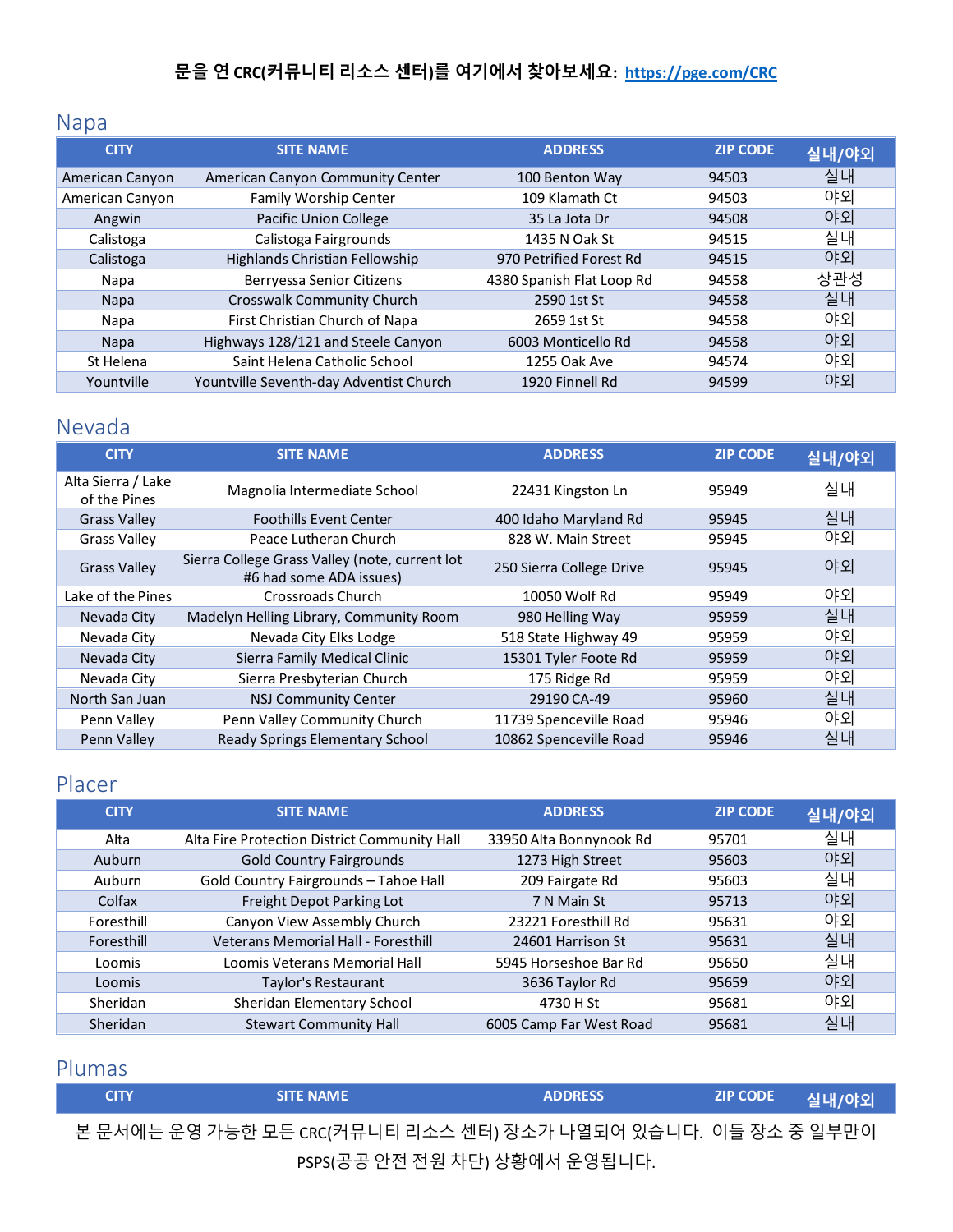| Chester    | Chester Elks Lodge               | 164 Main Street   | 96020 | 실내 |
|------------|----------------------------------|-------------------|-------|----|
| Chester    | <b>Holiday Market</b>            | 271 Main St       | 96020 | 야외 |
| Chester    | <b>Veterans Memorial Hall</b>    | 225 Gay St        | 96020 | 야외 |
| Greenville | Greenville Jr-Sr High School     | 117 Grand St      | 95947 | 야외 |
| La Porte   | La Porte Lodge                   | 2140 Main St      | 95981 | 야외 |
| Quincy     | <b>Plumas County Fairgrounds</b> | 204 Fairground Rd | 95971 | 야외 |
| Quincy     | Plumas County Parole Office      | 1446 E Main St    | 95971 | 야외 |
| Quincy     | Quincy Elks Lodge 1884           | 2004 E Main St    | 95971 | 실내 |

#### <span id="page-9-0"></span>San Benito

| <b>CITY</b>       | <b>SITE NAME</b>         | <b>ADDRESS</b>   | <b>ZIP CODE</b> | <b>.실내/야외</b> |
|-------------------|--------------------------|------------------|-----------------|---------------|
| Hollister         | <b>Community Center</b>  | 300 West St      | 95023           | 야외            |
| San Juan Bautista | Windmill Market          | 301 The Alameda  | 95045           | 야외            |
| Tres Pinos        | Bolado Park Event Center | 9000 Airline Hwy | 95075           | 야외            |

#### <span id="page-9-1"></span>San Joaquin

| <b>CITY</b> | <b>SITE NAME</b>                | <b>ADDRESS</b>   | <b>ZIP CODE</b> | 실내/야외 |
|-------------|---------------------------------|------------------|-----------------|-------|
| Linden      | Linden Lions Club               | 5041 N Market St | 95236           | 야외    |
| Lodi        | Zion Lutheran Church            | 105 S Ham Ln     | 95242           | 야외    |
| Ripon       | First Christian Reformed Church | 305 Boesch Dr    | 95366           | 야외    |
| Stockton    | Stockton Alliance Church        | 825 Highmoor Ave | 95210           | 야외    |

### <span id="page-9-2"></span>San Luis Obispo

| <b>CITY</b>  | <b>SITE NAME</b>                    | <b>ADDRESS</b>      | <b>ZIP CODE</b> | 실내/야외 |
|--------------|-------------------------------------|---------------------|-----------------|-------|
| Atascadero   | Cornerstone Community Church        | 9685 Morro Rd       | 93422           | 야외    |
| Cambria      | Cambria Community Presbyterian      | 2250 Yorkshire Dr   | 93428           | 야외    |
| Grover Beach | <b>Coastal Community Church</b>     | 1830 Farroll Rd     | 93433           | 야외    |
| Grover Beach | Grover Beach Community Center       | 1230 Trouville Ave  | 93433           | 야외    |
| Morro Bay    | Morro Bay Presbyterian Church       | 485 Piney Way       | 93442           | 야외    |
| Paso Robles  | Cuesta College, North County Campus | 2800 Buena Vista Dr | 93446           | 야외    |

#### <span id="page-9-3"></span>San Mateo

| <b>CITY</b>        | <b>SITE NAME</b>                    | <b>ADDRESS</b>          | <b>ZIP CODE</b> | 실내/야외 |
|--------------------|-------------------------------------|-------------------------|-----------------|-------|
| <b>Foster City</b> | <b>Costco Wholesale Foster City</b> | 1001 Metro Center Blyd  | 94404           | 야외    |
| Half Moon Bay      | Half Moon Bay Library               | 620 Correas St          | 94019           | 상관성   |
| La Honda           | La Honda Fire Brigade               | 8945 La Honda Rd        | 94062           | 상관성   |
| Pacifica           | Pacifica Community Center           | 540 Crespi Dr           | 94044           | 실내    |
| Pescadero          | Pescadero Fire Station 59           | 1200 Pescadero Creek Rd | 94060           | 실내    |
| Pescadero          | Pescadero High School               | 360 Butano Cutoff       | 94060           | 야외    |
| Redwood City       | Costco Wholesale Redwood City       | 2300 Middlefield Rd     | 94063           | 야외    |
| Redwood City       | Red Morton Community Center         | 1120 Roosevelt Ave      | 94061           | 실내    |
| Redwood City       | Woodside Fire (Station 19)          | 4091 Jefferson Ave      | 94062           | 실내    |
| San Mateo          | Congregational Church of San Mateo  | 225 Tilton Ave          | 94401           | 야외    |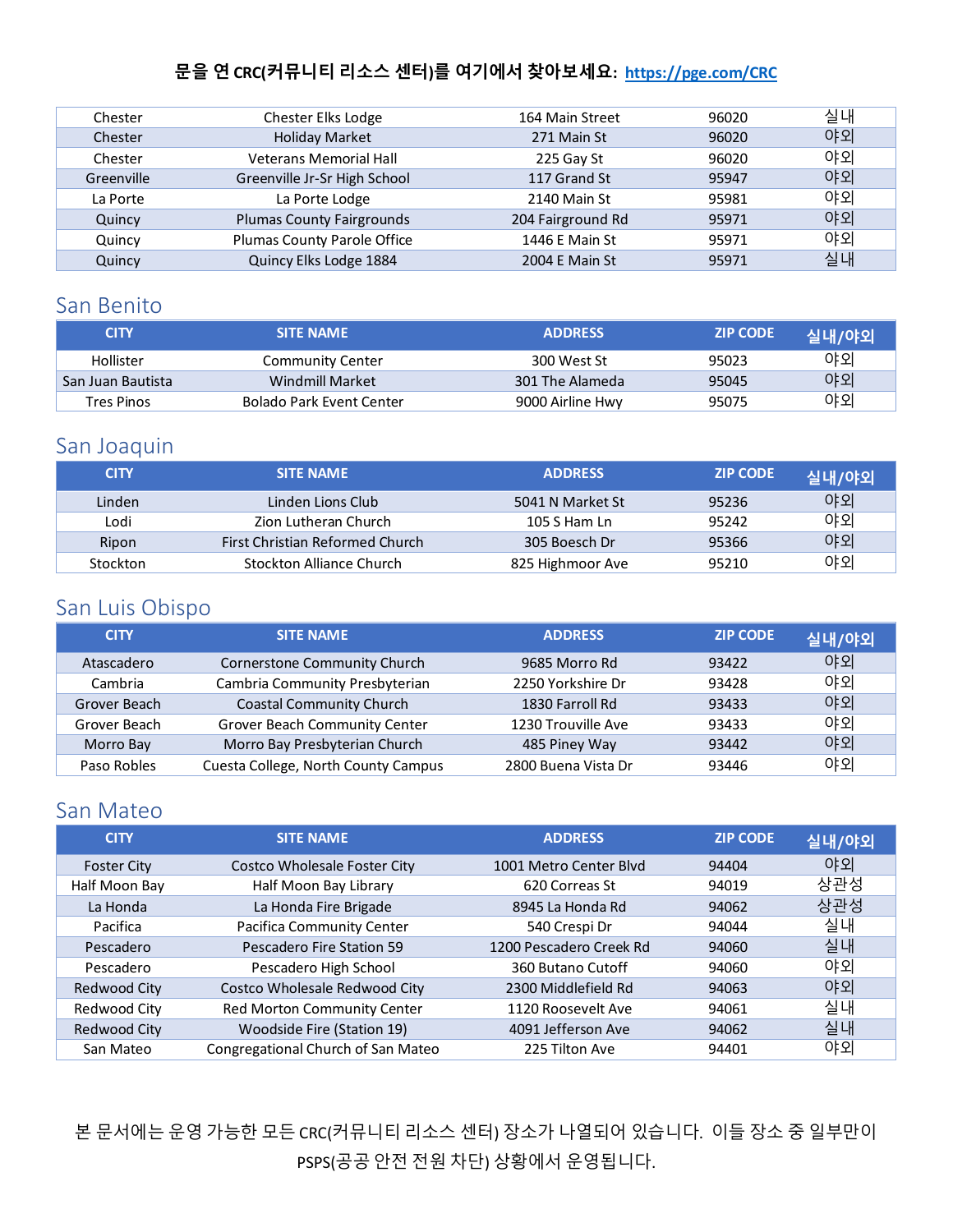#### <span id="page-10-0"></span>Santa Barbara

| <b>CITY</b>     | <b>SITE NAME</b>                       | <b>ADDRESS</b>         | <b>ZIP CODE</b> | 실내/야외 |
|-----------------|----------------------------------------|------------------------|-----------------|-------|
| <b>Buellton</b> | <b>River View Park</b>                 | 151 Sycamore Dr        | 93427           | 야외    |
| Guadalupe       | <b>Guadalupe City Hall</b>             | 918 Obispo St          | 93434           | 야외    |
| New Cuyama      | Cuyama Valley High School              | 7670-7432 Cuyama Hwy   | 93254           | 야외    |
| Santa Maria     | Benjamin Foxen Elementary School       | 4949 Foxen Canyon Road | 93454           | 야외    |
| Santa Maria     | First Christian Church                 | 1550 S College Dr      | 93454           | 야외    |
| Santa Maria     | Santa Maria Elks Lodge                 | 1309 N Bradley Rd      | 93454           | 야외    |
| Santa Ynez      | Shepherd of The Valley Lutheran Church | 3550 Baseline Ave      | 93460           | 야외    |

#### <span id="page-10-1"></span>Santa Clara

| <b>CITY</b>          | <b>SITE NAME</b>                                                     | <b>ADDRESS</b>          | <b>ZIP CODE</b> | 실내/야외 |
|----------------------|----------------------------------------------------------------------|-------------------------|-----------------|-------|
| Cupertino            | Valley Church                                                        | 10885 N Stelling Rd     | 95014           | 야외    |
| Gilroy               | Costco Wholesale Gilroy                                              | 7251 Camino Arroyo      | 95020           | 야외    |
| Gilroy               | Gilroy Library                                                       | 350 W 6th St            | 95020           | 실내    |
| Los Altos            | Rosita Park                                                          | 401 Rosita Ave          | 94024           | 야외    |
| Los Gatos            | <b>Faith Lutheran Church</b>                                         | 16548 Ferris Ave        | 95032           | 야외    |
| <b>Milpitas</b>      | Crosspoint Church of Silicon Valley                                  | 658 Gibraltar Ct        | 95035           | 야외    |
| Morgan Hill          | Morgan Hill Community and Cultural Center                            | 17060 Monterey Rd       | 95037           | 야외    |
| Morgan Hill          | Morgan Hill Library                                                  | 660 W Main Ave          | 95037           | 실내    |
| <b>Mountain View</b> | Costco Wholesale Mountain View                                       | 1000 N Rengstorff Ave   | 94043           | 야외    |
| San Jose             | Almaden City Library and Community Center<br>- Community Room or Gym | 6445 Camden Ave         | 95120           | 실내    |
| San Jose             | Alum Rock Christian Church                                           | 2962 Story Rd           | 95127           | 야외    |
| San Jose             | Earthquakes Stadium LLC (Paypal Park)                                | 1123 & 1145 Coleman Ave | 95110           | 야외    |
| San Jose             | WestGate Church   South Hills Campus                                 | 6601 Camden Ave         | 95120           | 야외    |
| Saratoga             | Saratoga Library                                                     | 13650 Saratoga Ave      | 95070           | 실내    |
| Saratoga             | The Home of Christ Church in Saratoga                                | 20548 Lomita Ave        | 95070           | 야외    |

#### <span id="page-10-2"></span>Santa Cruz

| <b>CITY</b>          | <b>SITE NAME</b>                    | <b>ADDRESS</b>       | <b>ZIP CODE</b> | 실내/야외 |
|----------------------|-------------------------------------|----------------------|-----------------|-------|
| Aptos                | Unitarian Universalist Fellowship   | 6401 Freedom Blvd    | 95003           | 야외    |
| <b>Boulder Creek</b> | <b>Redwood Elementary</b>           | 16900 CA-9           | 95006           | 실내    |
| <b>Boulder Creek</b> | St. Michaels Church                 | 13005 Pine St        | 95006           | 야외    |
| Corralitos           | <b>Corralitos Community Church</b>  | 26 Browns Valley Rd  | 95076           | 야외    |
| Santa Cruz           | Costco Wholesale Santa Cruz         | 220 Sylvania Avenue  | 95060           | 야외    |
| <b>Scotts Valley</b> | <b>Enterprise Technology Center</b> | 100 Enterprise Way   | 95066           | 야외    |
| <b>Scotts Valley</b> | <b>Scotts Valley Library</b>        | 251 Kings Village Rd | 95066           | 실내1   |

#### <span id="page-10-3"></span>Shasta

| <b>CITY</b>   | <b>SITE NAME</b>                  | <b>ADDRESS</b>       | <b>ZIP CODE</b> | 실내/야외 |
|---------------|-----------------------------------|----------------------|-----------------|-------|
| Anderson      | Anderson (Frontier) Senior Center | 2081 Frontier Trail  | 96007           | 상관성   |
| Anderson      | Happy Valley Community Center     | 5400 Happy Valley Rd | 96007           | 실내    |
| Bella Vista   | Word of Life                      | 11958 Deschutes Rd   | 96008           | 야외    |
| <b>Burney</b> | Calvary Chapel Burney Falls       | <b>Burney</b>        | 96013           | 야외    |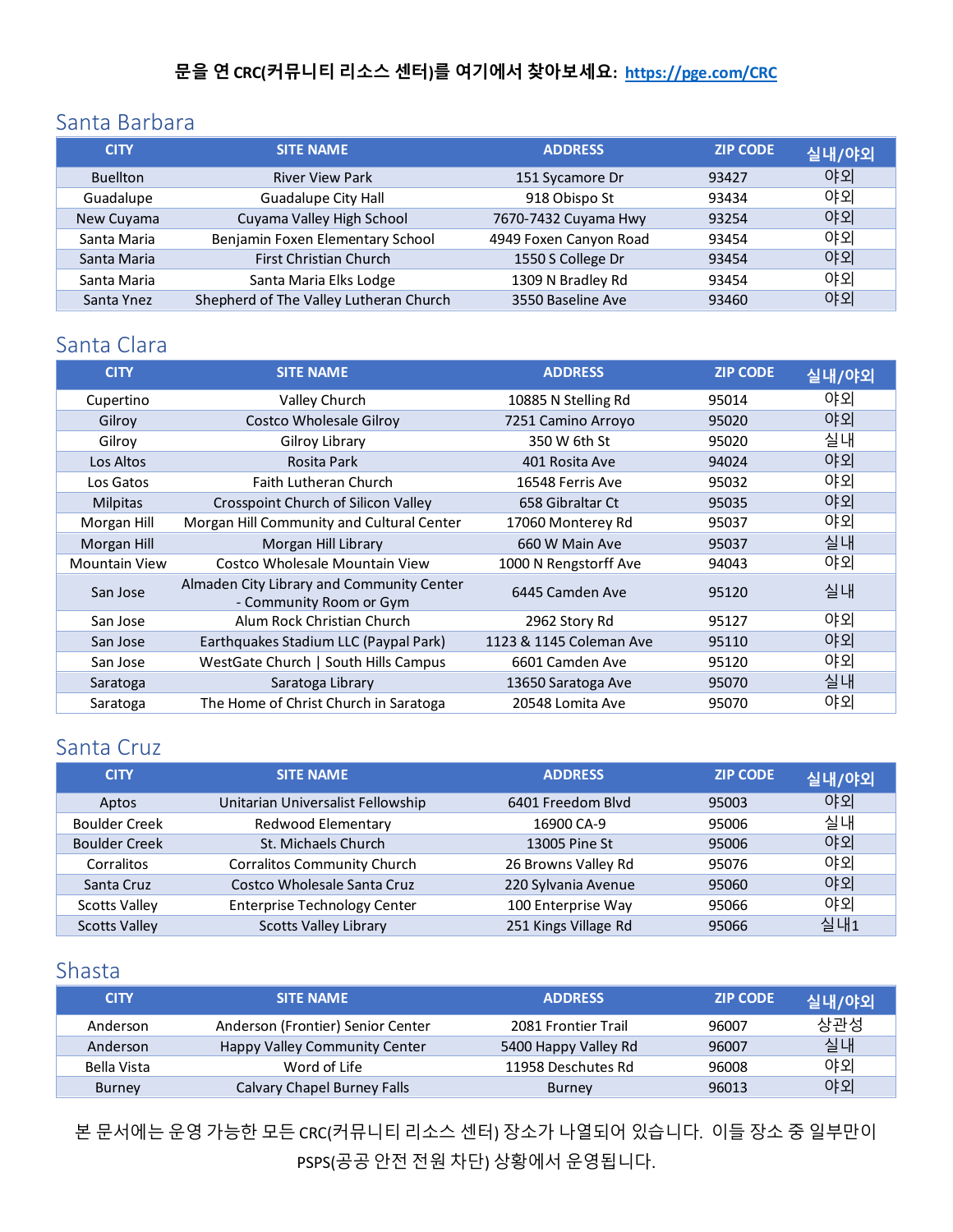| Burney                | <b>Pit River Casino</b>                                                               | 36977 Park Ave         | 96013 | 야외 |
|-----------------------|---------------------------------------------------------------------------------------|------------------------|-------|----|
| Cottonwood            | Cottonwood Creek Charter School                                                       | 3425 Brush St          | 96022 | 야외 |
| Lakehead              | Antler School                                                                         | Antler School Rd       | 96051 | 야외 |
| Lakehead              | Lakehead Lions Hall                                                                   | 20814 Mammoth Dr       | 96051 | 실내 |
| McArthur              | Intermountain Fairgrounds (Ingram Hall)                                               | 44218 A St             | 96056 | 실내 |
| Palo Cedro            | Palo Cedro Seventh-day Adventist Church                                               | 22585 Silverlode Ln    | 96073 | 야외 |
| Redding               | Mercy Oaks                                                                            | 100 Mercy Oaks Dr      | 96003 | 실내 |
| Redding               | Risen King Community Church                                                           | 6100 Oasis Rd          | 96003 | 야외 |
| Redding               | Shasta College                                                                        | 11555 Old Oregon Trail | 96003 | 야외 |
| Redding               | USDA Forest Service Shasta Lake Ranger<br>Station or USFS District Office Parking Lot | 14225 Holiday Rd       | 96003 | 야외 |
| <b>Round Mountain</b> | Hill Country Health and Wellness Center                                               | 29632 CA-299           | 96084 | 야외 |
| Shingletown           | Lassen Landing                                                                        | 7355 Black Butte Rd    | 96008 | 야외 |

#### <span id="page-11-0"></span>Sierra

| <b>CITY</b> | <b>SITE NAME</b>                    | <b>ADDRESS</b>    | <b>ZIP CODE</b> | 실내/야외 |
|-------------|-------------------------------------|-------------------|-----------------|-------|
| Alleghany   | Arthur Joe Hauck Memorial Park      | 515 Miners St     | 95910           | 야외    |
| Alleghany   | Lower Alleghany Volunteer Fire Dept | 514 Miners St     | 95910           | 실내    |
| Downieville | <b>County Parking Lot</b>           | CA-49 & Nevada St | 95936           | 야외    |
| Downieville | Downieville Community Hall          | 327 Main St       | 95936           | 실내    |
| Pike City   | Pike Firehouse                      | 100 Pike City Rd  | 95960           | 야외    |

#### <span id="page-11-1"></span>Solano

| <b>CITY</b> | <b>SITE NAME</b>                     | <b>ADDRESS</b>            | <b>ZIP CODE</b> | 실내/야외 |
|-------------|--------------------------------------|---------------------------|-----------------|-------|
| Fairfield   | Green Valley Golf Course             | 35 Country Club Road      | 94534           | 야외    |
| Fairfield   | S&S Supply                           | 2700 Maxwell Way          | 94534           | 야외    |
| Suisun City | Joseph Nelson Community Center       | 611 Village Dr            | 94585           | 실내    |
| Vacaville   | Costco Wholesale Vacaville           | 1051 Hume Way             | 95687           | 야외    |
| Vacaville   | Lowe's                               | 1751 E Monte Vista Avenue | 95688           | 야외    |
| Vacaville   | Solano Community College - Vacaville | 2001 N Village Pkwy       | 95688           | 실내    |
| Vallejo     | Six Flags Discovery Kingdom          | 1001 Fairgrounds Drive    | 94589           | 야외    |
| Vallejo     | Solano County Fairgrounds            | 900 Fairgrounds Dr        | 94589           | 야외    |

#### <span id="page-11-2"></span>Sonoma

| <b>CITY</b>         | <b>SITE NAME</b>                                           | <b>ADDRESS</b>             | <b>ZIP CODE</b> | 실내/야외 |
|---------------------|------------------------------------------------------------|----------------------------|-----------------|-------|
| Cloverdale          | Cloverdale Citrus Fairgrounds                              | 1 Citrus Fair Dr           | 95425           | 상관성   |
| Guerneville         | Guerneville School                                         | 14630 Armstrong Woods Rd   | 95446           | 야외    |
| Guerneville         | Russian River Senior Resource Center - Main<br><b>Bldg</b> | 15010 Armstrong Woods Road | 95446           | 실내    |
| Jenner              | Fort Ross State Historic Park                              | 19005 Coast Hwy            | 95450           | 야외    |
| Occidental          | Union Hotel Occidental                                     | 3703 Main St               | 95465           | 야외    |
| Petaluma            | The Plaza North Shopping Center                            | 259B N McDowell Blyd       | 94954           | 야외    |
| <b>Rohnert Park</b> | Costco Wholesale Rohnert Park                              | 5901 Redwood Dr            | 94928           | 야외    |
| Santa Rosa          | Costco Wholesale Santa Rosa                                | 1900 Santa Rosa Ave        | 95407           | 야외    |
| Santa Rosa          | Luther Burbank Center for the Arts                         | 50 Mark West Springs Rd    | 95403           | 야외    |
| Santa Rosa          | Presbyterian Church of the Roses                           | 2500 Patio Ct.             | 95409           | 실내    |
| Santa Rosa          | Santa Rosa Veterans Memorial Building                      | 1351 Maple Ave             | 95404           | 야외    |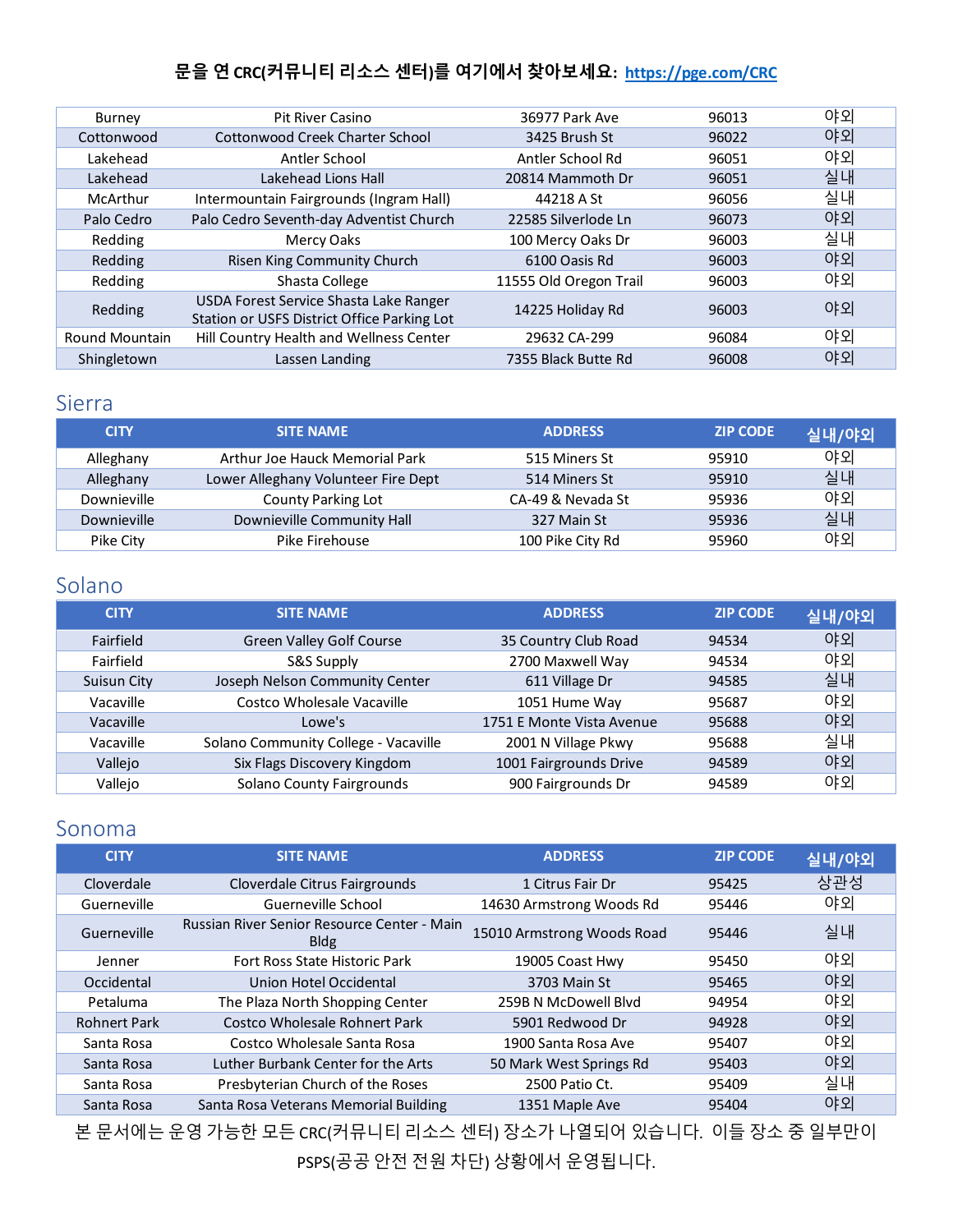| Sea Ranch | Olsen Ranch House                     | 37600 HWY 1             | 95497 | 야외 |
|-----------|---------------------------------------|-------------------------|-------|----|
| Sonoma    | First Congregational Church of Sonoma | 252 W Spain St          | 95476 | 야외 |
| Sonoma    | Hanna Boys Center                     | 1700-17100 Arnold Drive | 95476 | 실내 |
| Windsor   | Keiser Community Park                 | 700 Windsor River Road  | 95492 | 야외 |

#### <span id="page-12-0"></span>Stanislaus

| <b>CITY</b> | <b>SITE NAME</b>              | <b>ADDRESS</b>       | <b>ZIP CODE</b> | 실내/야외 |
|-------------|-------------------------------|----------------------|-----------------|-------|
| La Grange   | Lake Don Pedro Baptist Church | 4175 Abeto St        | 95329           | 야외    |
| Oakdale     | Oakdale Christian Academy     | 10055 Valley Home Rd | 95361           | 야외    |
| Valley Home | Valley Home Elementary        | 13231 Pioneer Ave    | 95361           | 야외    |
| Westley     | <b>Westley Hotel</b>          | 8615 CA-33           | 95387           | 야외    |

#### <span id="page-12-1"></span>Tehama

| <b>CITY</b>      | <b>SITE NAME</b>                     | <b>ADDRESS</b>          | <b>ZIP CODE</b> | 실내/야외 |
|------------------|--------------------------------------|-------------------------|-----------------|-------|
| Corning          | Corning Jr Rodeo                     | 103 E Fig Ln            | 96021           | 야외    |
| Corning          | Rancho Tehama Association            | 17605 Park Terrace Road | 96021           | 야외    |
| Cottonwood       | Noland Park                          | 19001 Bowman Rd         | 96022           | 야외    |
| Flournoy         | Flournoy Elementary School           | 15850 Paskenta Rd       | 96029           | 야외    |
| Los Molinos      | Nu-Way Market                        | 8049 Golden State Hwy   | 96055           | 야외    |
| Los Molinos      | Tehama County Veterans Memorial Hall | 7980 Sherwood Blyd      | 96055           | 실내    |
| Mineral          | Lassen Mineral Lodge                 | 38348 Highway 36        | 96063           | 야외    |
| <b>Red Bluff</b> | Former County Sheriff's Office       | 774 Antelope Blvd       | 96080           | 야외    |
| <b>Red Bluff</b> | <b>Red Bluff Veterans Hall</b>       | 735 Oak St              | 96080           | 실내    |

#### <span id="page-12-2"></span>Trinity

| <b>CITY</b> | <b>SITE NAME</b>                          | <b>ADDRESS</b>            | <b>ZIP CODE</b> | 실내/야외 |
|-------------|-------------------------------------------|---------------------------|-----------------|-------|
| Burnt Ranch | <b>Burnt Ranch School</b>                 | 251 Burnt Ranch School Rd | 95527           | 실내    |
| Havfork     | Trinity County Fairgrounds & Event Center | 6000 CA-3                 | 96041           | 야외    |
| Mad River   | Southern Trinity High School              | 600 Van Duzen Rd          | 95526           | 야외    |
| Weaverville | Weaverville Church of the Nazarene        | 21 Paulson St             | 96093           | 야외    |

### <span id="page-12-3"></span>Tulare

| <b>CITY</b> | <b>SITE NAME</b>                          | <b>ADDRESS</b>           | <b>ZIP CODE</b> | 실내/야외 |
|-------------|-------------------------------------------|--------------------------|-----------------|-------|
| Badger      | Sequoia Community Center                  | 50151 Whitaker Forest Rd | 93693           | 실내    |
| Miramonte   | <b>Central Sierra Chamber of Commerce</b> | 51420 N HIGHWAY 245      | 93641           | 야외    |
| Orosi       | Orosi Memorial District Parking Lot       | 41666 Rd 128             | 93647           | 야외    |
| Woodlake    | Woodlake Presbyterian Church              | 600 W Naranjo Blvd       | 93286           | 야외    |

### <span id="page-12-4"></span>Tuolumne

| <b>CITY</b>      | <b>SITE NAME</b>           | <b>ADDRESS</b>          | <b>ZIP CODE</b> | 실내/야외 |
|------------------|----------------------------|-------------------------|-----------------|-------|
| Columbia         | Columbia Elementary School | 22540 Parrotts Ferry Rd | 95310           | 야외    |
| Groveland        | Mary Laveroni Park         | 18930 Main St           | 95321           | 야외    |
| Mi-Wuk Village   | Diamond Jim's              | 24535 CA-108            | 95346           | 야외    |
| Mi-Wuk/Long Barn | Word of Life Fellowship    | 24630 CA-108            | 95346           | 실내    |